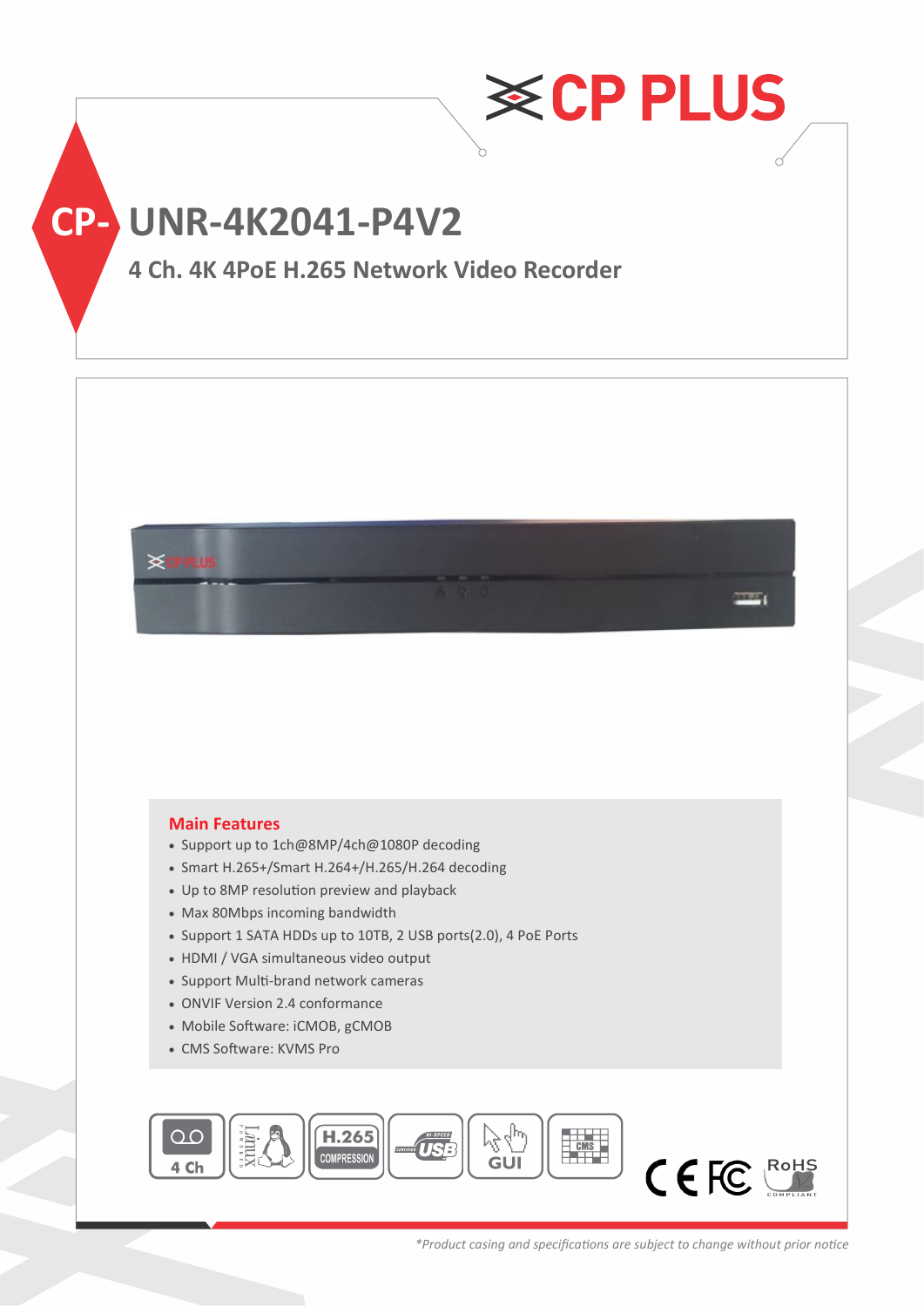**CP- UNR-4K2041-P4V2**

## **4 Ch. 4K 4PoE H.265 Network Video Recorder**

### **Feature Specification**

| Processor                | Dual-core embedded processor                                                                                                                                             |
|--------------------------|--------------------------------------------------------------------------------------------------------------------------------------------------------------------------|
| IP Camera Input          | 4 channel                                                                                                                                                                |
| <b>Operating System</b>  | Embedded LINUX                                                                                                                                                           |
| Two-way Talk             | 1 channel Input, 1 channel Output, RCA                                                                                                                                   |
| User Interface           | GUI                                                                                                                                                                      |
| Video Output             | 1 HDMI, 1 VGA                                                                                                                                                            |
| Compression              | Smart H.265+/H.265/Smart H.264+/H.264                                                                                                                                    |
| Video Resolution         | HDMI: 3840×2160, 1920×1080, 1280×1024, 1280×720<br>VGA: 1920×1080, 1280×1024, 1280×720                                                                                   |
| Video Recording          | Max 80 Mbps, 8MP/6MP/5MP/4MP/3MP/1080P/720P/D1&etc.                                                                                                                      |
| Video Display Split      | 1/4                                                                                                                                                                      |
| <b>Decoding Capacity</b> | 1ch@8MP 30fps, 4ch@1080P 30fps                                                                                                                                           |
| <b>OSD</b>               | Camera title, Time, Camera lock, Motion detection, Recording                                                                                                             |
| <b>Motion Detection</b>  | MD Zones: 396(22×18).                                                                                                                                                    |
| Video Loss               | Supports                                                                                                                                                                 |
| Camera Blank             | Supports                                                                                                                                                                 |
| Smart Phone              | iPhone, iPad, Android Phone                                                                                                                                              |
| <b>Hard Disk</b>         | 1 SATA III ports, up to 10TB Each.                                                                                                                                       |
|                          | The maximum HDD capacity varies with environment temperature                                                                                                             |
| <b>HDD Mode</b>          | Single                                                                                                                                                                   |
| <b>Bit Rate</b>          | 16Kbps ~ 20Mbps Per Channel                                                                                                                                              |
| <b>Trigger Events</b>    | Recording, PTZ, Tour, Video Push, Snapshot, and Screen Tips                                                                                                              |
| Recording Mode           | Manual, Schedule (Continuous, MD (Motion Detection), Alarm, IVS)                                                                                                         |
| Search Mode              | Time/Date, MD & Exact search (accurate to second)                                                                                                                        |
| Sync Playback            | 1/4                                                                                                                                                                      |
| Playback                 | Play, Pause, Stop, Rewind, Fast play, Slow play, Next file, Previous file, Next camera, Previous<br>camera, Full screen, Repeat, Shuffle, Backup selection, Digital zoom |
| Backup Mode              | USB Device / Network                                                                                                                                                     |
| <b>Interface Ports</b>   | 2 USB Ports(1 Rear USB2.0, 1 Front USB2.0)                                                                                                                               |
| Record Interval          | 1~120 min (default: 60 min), Pre-record: 1~30 sec, Post-record: 10~300 sec                                                                                               |
| Max User Access          | 128 users                                                                                                                                                                |
|                          |                                                                                                                                                                          |



**≋CPPLUS**